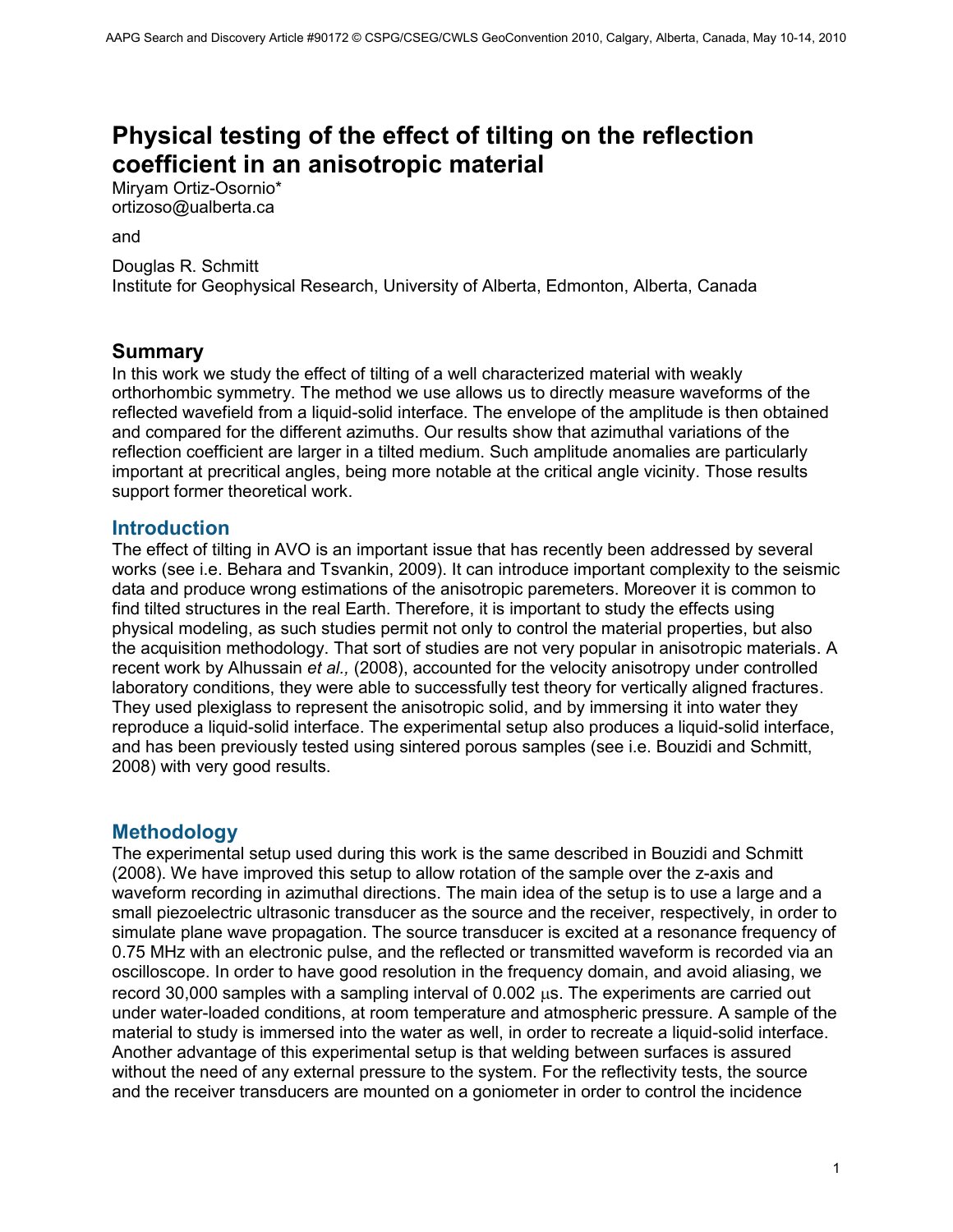angle and to properly align the receiver transducer with the expected specular path of the reflection (see Figure 1). The top of the sample is aligned using a laser pointer to the source to receiver angle of 180 deg, and located on a platform that helps to suspend it into the water and simulate liquid-solid-liquid interfaces. We record waveforms for incidence angles between 12.75° and 50° with an increment rate of 0.25°.

We use two parallelepiped samples with 50 mm thick and 125 mm each side. Each sample has a different dipping angle: 0° and 45° (Figure 1). The samples were covered with a waterproof lacquer to avoid surrounding water to come inside.

The anisotropic material we use was previously studied by Mah (2005). It is a grade CE phenolic material which Mah (2005) estimated to have the following stiffness tensor:

|  | $\begin{pmatrix} 15.9 & 7.0 & 6.8 & 0 & 0 & 0 \ 7.0 & 15.5 & 6.9 & 0 & 0 & 0 \ 6.8 & 6.9 & 11.1 & 0 & 0 & 0 \ 0 & 0 & 0 & 3.4 & 0 & 0 \ 0 & 0 & 0 & 0 & 3.0 & 0 \end{pmatrix}$ |                |  |      |
|--|--------------------------------------------------------------------------------------------------------------------------------------------------------------------------------|----------------|--|------|
|  |                                                                                                                                                                                |                |  |      |
|  |                                                                                                                                                                                | $\overline{0}$ |  | 3.8) |

where the units are in GPa. As we can see  $c_{11} \sim c_{22}$ ,  $c_{13} \sim c_{23}$ , and  $c_{44} \sim c_{55}$ . In order to make the tensor hexagonal symmetry,  $c_{66} = (c_{11} - c_{12})/2 = 4.4$  GPa, which is slightly higher that the value obtained. The results obtained by Mah (2005) suggest the tensor is weakly orthorrombic. Comparison of the azimuthal P-wave velocity assuming a VTI medium and the real orthorrombic symmetry of the material are shown in Figure 2.

#### **Results**

We recorded waveforms for different azimuthal angles for the two blocks. The reflectivity curves were obtained from the envelope of the amplitude of the first arrival, which correspond to the liquid-solid interface. As we can observe from Figure 3, azimuthal variations for the 0° dipping sample are minimal. It is important to mention here that the maximum amplitude occurs at the critical angle, and that the fastest the velocity the smallest the critical angle as stated by the Snell's Law. Therefore we can conclude that azimuthal variations are due to the fact that the material is weakly orthorhombic. It is also possible to observe that the measurements agree with what we expected from the azimuthal velocity shown in Figure 2, and that the fastest direction corresponds to azimuth 0° (green curve Figure 3a). In difference, the reflectivity curves for the tilted media with the dipping angle of 45° show strong dependence on the azimuth. One can clearly observe that the larger variation is at the azimuth 90° and -90°. Minor variations are observed at azimuths 45° and -45°, and the reflectivity at 0° azimuth conserve the same trend is as for the no-dipping sample, but with lower amplitudes.

#### **Conclusions**

We have used the actual methodology to successfully test the effect of tilting on the reflection coefficient. It is evident that the combination azimuth dipping plays an important roll on variations of the reflection coefficient. We confirm that such variations can be used to identify principal directions of propagation. Physical modeling can help to understand this phenomenon, particularly to test the effectiveness of using velocity anisotropy to identify symmetry axis for different tilting.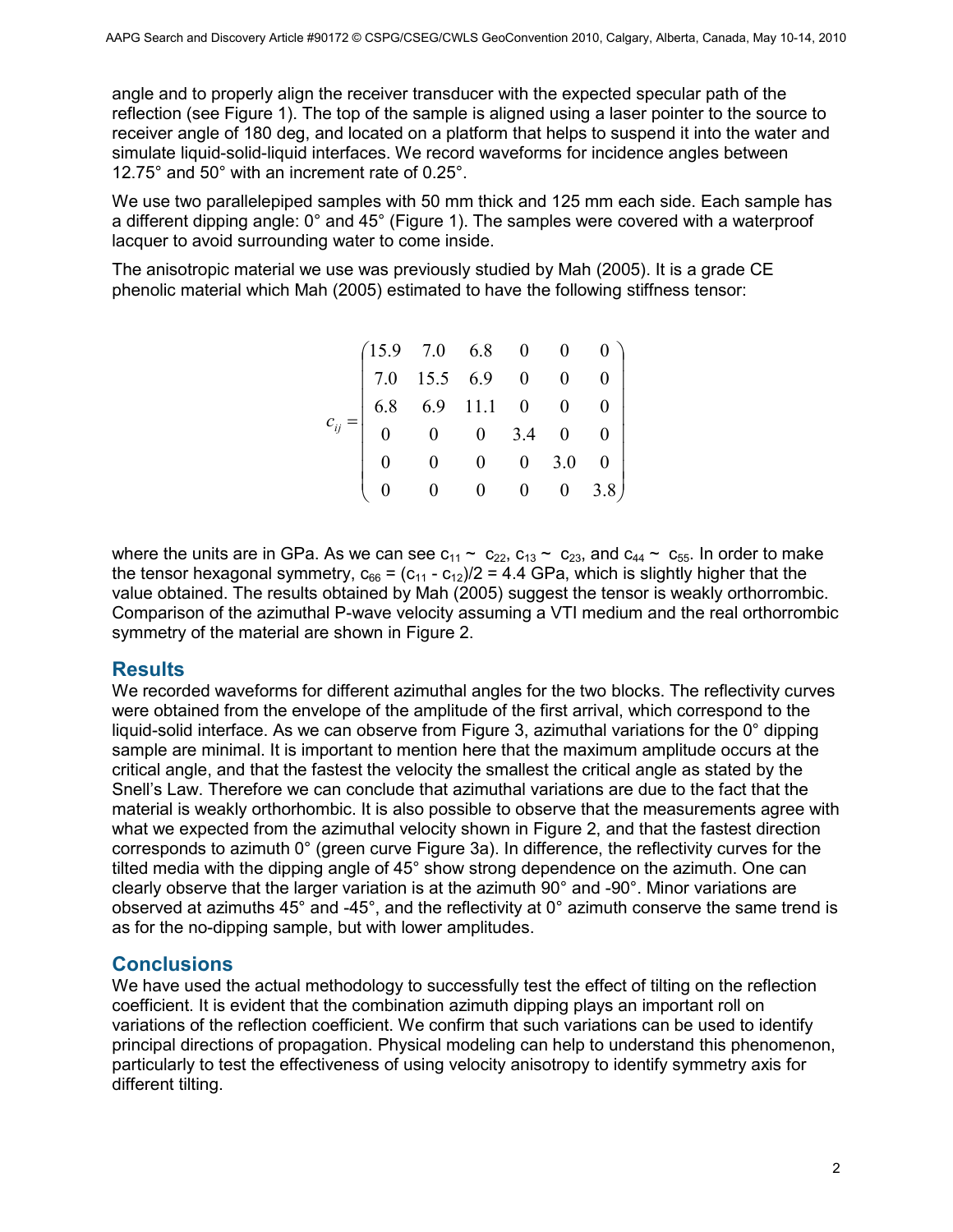## **Acknowledgements**

The first author thanks CONACyT for supporting her studies. We would also like to thank support provided by NSERC to the Rock Physics Laboratory at the University of Alberta. Support provided by the SEG Foundation is also appreciated. We kindly acknowledge the help provided the our technicians Len Tober and Lucas Duckersen, as well as the personnel at the Machine Shop, specially Gilbert Lachant.

## **References**

Alhussain, M., Gurevich, B., and Urosevic, M., 2008. Experimental verification of spherical-wave effect on the AVO response and implications for three-term inversion, *Geophysics,* 73**,** C7-C12.

Behara, L., and Tsvankin, I., 2009. Migration velocity analysis for tilted transversely isotropic media. *Geophysical Prospecting*, 57, 13-26.

Bouzidi, Y.,and Schmitt, D.R., 2008. Acoustic reflectivity goniometry of bounded ultrasonic pulses: Experimental verification of numerical models, *Journal of Applied Physics,* 104.

Mah, M., 2005. Determination of the elastic constants of orthorhombic and transversely isotropic materials : experimental application to a kerogen rich rock, Thesis (Ph D ), University of Alberta.



Figure 1: a) Experimental setup. b) Sample with a dipping angle of 0° and c) 45°.



Figure 2: Azimuthal P-wave velocity a) assuming a VTI medium, b) using the estimated stiffness tensor after Mah (2005).